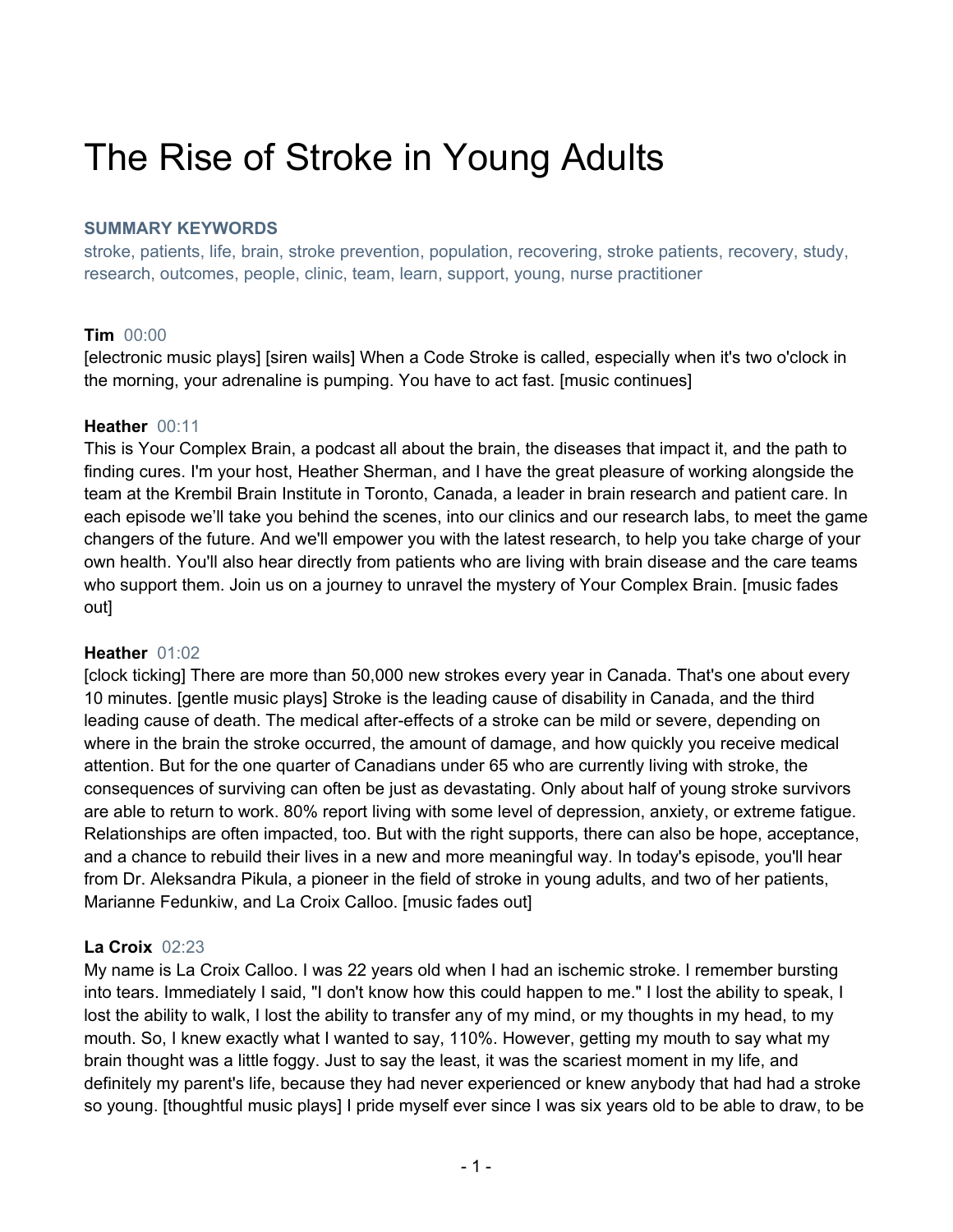able to create, to be able to make stories and memories through my art in any facet that it's in. That's the person that I am. And I wear my heart and my art on my sleeve and my skin. So, to not be able to do that was the most devastating moment in my life. And to say that I had a devastating moment at 22 is surreal. [music fades out] [upbeat electronic music plays] It doesn't seem like it should have happened to me. But in retrospect, I'm looking at it now and I'm glad it did. I know I sound absolutely nuts, but I'm glad because it made me who I am now. And I could have never transformed if it wasn't for my doctors. Dr. Pikula, an angel walking on planet Earth. And Dr. Pagnoux at Mount Sinai Hospital. Like, they are with my parents on the throne of greatness. Yes, it's a traumatic experience. Yes, it's heartbreaking. Yes, it's nerve wracking because a lot of people do not recover from strokes. And a lot of people do not get back all their skills. I don't want to say I was one of the lucky ones, and the blessed individuals to do that. But through hard work, determination, and a little stubbornness, I definitely did it. I didn't think I would, but I did. [music fades out]

## **Heather** 04:40

[music plays] What an incredible and inspiring story. Dr. Aleksandra Pikula is a stroke neurologist, a clinician investigator and Director of Stroke Research with Krembil Brain Institute at UHN. She is also the founder and director of the largest stroke in young adults program in Canada, and she's leading a study looking at the lived experience of this population, and the lifestyle interventions that may help them reclaim their lives. Thank you so much for joining us today.

#### **Dr Pikula** 04:41

Thank you. [music fades out]

#### **Heather** 05:14

As we heard in the intro, you've had a very accomplished career. So, what interested you in neurology in the first place, and specifically in working with stroke patients?

## **Dr Pikula** 05:23

Well, that's always somehow a difficult question. And it relates really to some deep personal feelings or experiences. So, without going into too many details, I want to say that at the time when I was making this important decision, choosing, you know, which career I'm going to pursue, I had already been exposed to a lot of collateral suffering of my family members and friends with migraine, epilepsy, and even dementia. So, recognizing how brain controls everything we do on daily basis and realizing that such a loss of control even for seconds or minutes, not to say permanently, was quite devastating. So, it really made me want to learn and understand underlying processes, biology, how to diagnose, prevent, and treat those conditions that could cause such a loss. You know, when you look at the neurological conditions, stroke is probably one of the most dramatic neurological conditions in which one can see those sudden losses, but also sudden recovery of function within minutes and hours. So, the acuteness of it was, at the same time, very challenging and frightening. So, I felt I could help advance the field, and I really enjoyed every day I was spending on neurology floors, or, you know, with stroke patients.

#### **Dr Pikula** 05:31 So, here you are.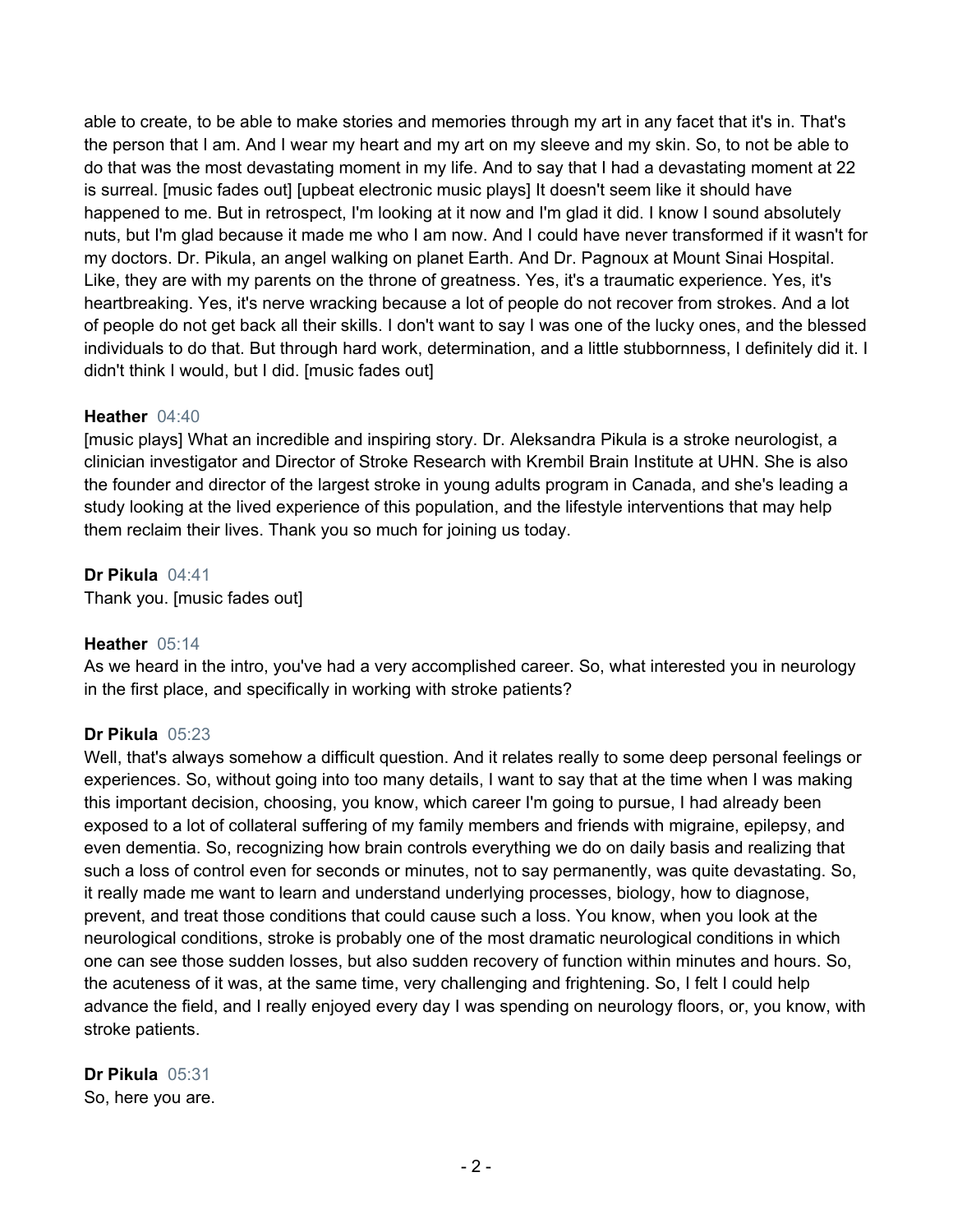**Dr Pikula** 05:51 Yes! [chuckling]

#### **Heather** 06:47

Today, we're talking about some of the unique challenges faced by younger stroke patients. But first, I'm curious, why *is* stroke on the rise in this population? And what kind of an increase are you seeing?

## **Dr Pikula** 06:58

Yeah, it's quite dramatic, actually. And I find it's very important to talk about this all. The stroke prevalence is on the rise for younger adults, period, and mostly for those that are younger than 50s. And what we have seen in the past 10 years, there is a relative change of roughly 30 to 40% in the risk of stroke in this population. And what's even more frightening is that in the millennials population who live in urban settings, it's even higher. The question is why, because that's the only way we can prevent or perhaps do something about it. So, it's not entirely clear, but more association studies are showing that there is a link between our stressful urban lifestyle and a dramatic increase in prevalence of what we call traditional stroke risk factors, such as high blood pressure, diabetes, obesity, even metabolic syndrome, and of course, you know, in the millennial population, we have to also consider the increased use of drugs and alcohol. So, you know, there is definitely a link, and hence we do see more strokes within this population. So, you know, going back to your question, it's really going to pan out to be a lifestyle. [electronic music plays]

#### **Heather** 08:13

I've heard you say in the past that stroke is becoming a 'lifestyle disease' among this population. So, is that what you mean?

## **Dr Pikula** 08:21

Yeah, yeah, definitely. I mean, you know, we treat stroke as an acute event. But this is a chronic disease. And when we talk about, you know, the cause, we have to talk about lifestyle. It's really what leads to that stroke that becomes important. So, yes, the way we live, the way we treat our body, you know, our brain, it's panning out to essentially speak to us in the form of having or not having the illness of any kind, including stroke. [music fades out]

## **Heather** 08:54

What are some of the distinct challenges that these patients face in their recovery?

## **Dr Pikula** 08:59

The challenges for young survivors are multifold. First of all, stroke is a life changing experience for anyone, you know, regardless of age, or sex, or gender. However, for young adults who do experience stroke, they do most of the time have good physical recovery. They can talk and walk. But there are a lot of invisible deficits. They are substantial. Those can really affect the ability to transition back to their professional and personal roles. And when we talk about those, it's really translating to being able to earn a living again, care for young children or elderly parents, and essentially, you know, have those life satisfactions that were pre-existing before this dramatic event. If you want to talk about statistics, we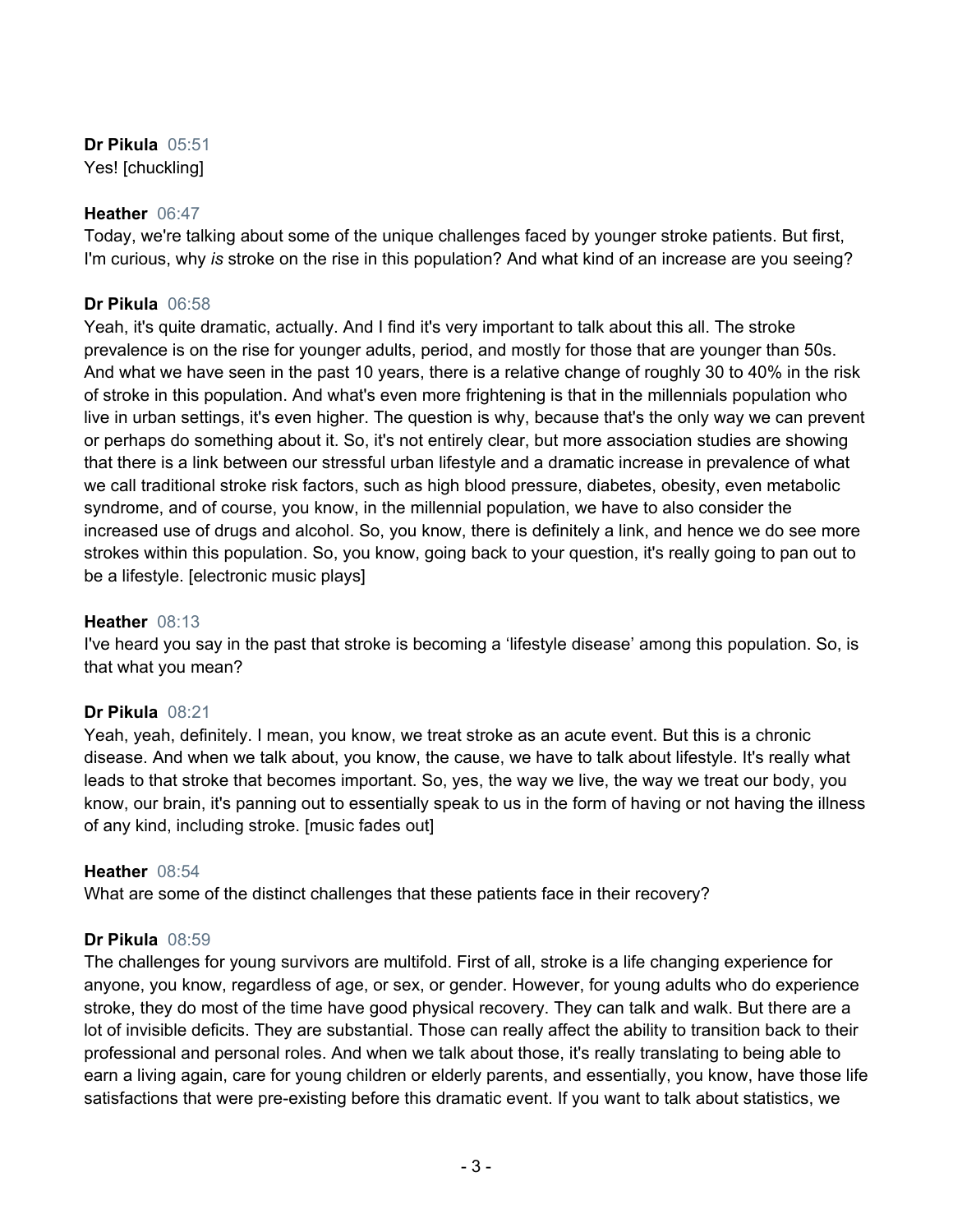can say that roughly 50% of young stroke survivors will not return to work, and about 25 will require modification of their workplace. It's even more dramatic that about 80% will have some sort of psychosocial complaints in the form of depression, anxiety, fatigue, and 50-70% will have sleep disturbances. And talking about more objective issues, it's 30-40% of all would have some cognitive dysfunction. So, we're really talking about a lot of invisible disabilities, that in general, you know, people don't think when talking about stroke.

## **Heather** 10:31

So, you're saying that these younger stroke patients, they may recover more quickly medically, but it's returning to life, returning to their world, that's the biggest challenge for them.

## **Dr Pikula** 10:42

Exactly, exactly. So, you know, they do have a good what we say physical outcome, you know. They can talk, they can move, they can participate in conversations. But that's not good enough for a younger population. And when we compare, you know, the quality of life between younger and elderly, the perception of quality of life is quite different. A young population is looking for quality of life that's determined by life satisfaction, while elderly population looks at the quality of life such as being able to talk and walk, and spending time with families and grandchildren. So, the perspective of quality of life across different age group is quite different.

## **Heather** 11:25

Well, let's talk about your new study. And you're looking at stroke in young adults. So, what are you investigating specifically, in this study?

# **Dr Pikula** 11:32

Several years ago, literally in the stroke clinic hallways, we were discussing among, you know, all our health care professionals that spend time together in the clinics, how we're seeing more and more young patients who had stroke. And more so, we noticed that they're looking for more. You know, they just didn't want that sort of a pat on the back, you know, "You're doing great, you're walking and talking, here is your prescription, go back to your family physician." They really were looking for more longer support. And, you know, we just realized how we don't know how to provide that. We did not even- could not realize, actually – how much we're missing in understanding their needs, and their lived experience. So, with that in mind, we felt that we're not able to move the field forward in terms of providing better care for post-stroke interventions. And as such, you know, I felt it's important to maybe start from a small, you know, pilot study. And I assembled a large team of clinicians and research scientists at the U of T, including Dr. Katherine Sheehan, she's a UHN child psychiatrist. And we, we share a lot of patients together, and we always discuss those issues. But the two specific aims that we try to accomplish with this study was to understand the health-related quality of life of these patients, with a focus on psychosocial and occupational functioning of young stroke survivors. And really to also understand and determine the patient's preferred preferences and needs regarding post-stroke intervention. And you know, having that in mind, we want to focus on the patient, not on only the healthcare system needs. And you know, here we are now, finishing the study, and finally having a little bit more advanced results to share. [music plays]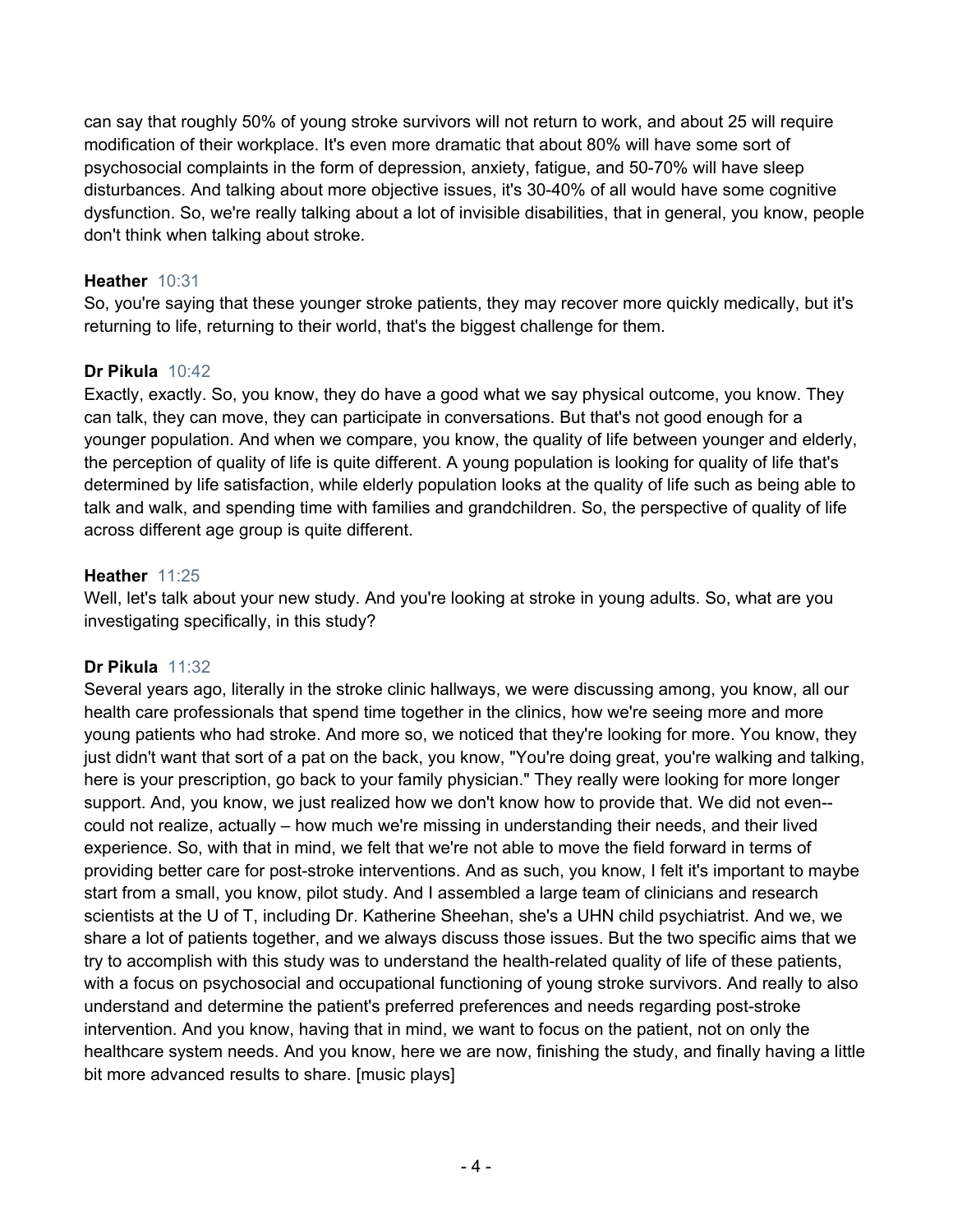**Heather** 13:25 It's exciting.

**Dr Pikula** 13:26 Mm-hmm!

#### **Heather** 13:27

So, how many patients have you interviewed so far, and what are you learning from them in terms of their lived experience?

## **Dr Pikula** 13:33

The study was accomplished through validated surveys and in-person interviews. Most of it was done virtually given the restrictions we had to go through. We included roughly 100 patients, and we did about 20-25 follow-up interviews. So, what we learned is that this is population that is desperately looking for a wholesome, or if you wish, holistic approach to their recovery and stroke prevention. They're more educated and looking for long-term follow-ups. And as you may know or may not, the usual follow-up timeframe for stroke patients, any stroke patients, is 90 days post-rehab. After that, they're usually sent back to their family physicians. So, this population is really expressively looking for, you know, beyond years of follow-ups. And we do that, nowadays, with the young stroke population. They're looking for mental health services that are personalized, not generic, and not based on the prescriptions of antidepressants. They need easy access to online and virtual professionals, cardiac and exercise programs, innovative art therapies, music therapies for stroke recovery, everything that is not offered through the current healthcare system. And for obvious reasons, you know, because we were treating all comers through our existing rehab and recovery protocols. So, they're really trying to take the charge, and they're looking for essentially self-management programs. However, truly what we're seeing is that as a stroke community, we're requiring to invest in this work. And we have to ensure that our intervention will consider those patient-reported outcomes. And in order to improve the lives, not only the stroke outcomes in terms of physical improvement of patients with stroke. So, a lot of work to do, together, is in front of us.

## **Heather** 15:38

Well, I know a lot of your research also focuses on gender differences in stroke. So, I'm just curious, why are younger women in particular at a higher risk than young men?

## **Dr Pikula** 15:47

Yeah, you're right. I mean, in last decade we're doing a lot of research on sex and gender differences in stroke risk management and outcomes. And through our research, we learned that the burden of stroke risks such as, you know, the risks that I already mentioned, like obesity, metabolic syndrome, diabetes, high blood pressure, has much more profound effect on stroke risk in women compared to men. And that effect is increasing risk in middle-aged woman by 30-40%. So, the reasons seem to be hormonal influence, or rather loss of protective effect of estrogen on vascular health. But at the same time, there is also accumulation of risk factors at the same age. So, the two together work in synergy. And as such, they do cause increased risk for stroke in pre- and peri-menopausal age. And it's important to be aware of that because there is a lot we can do. And there is a lot we can work on in prevention, you know, first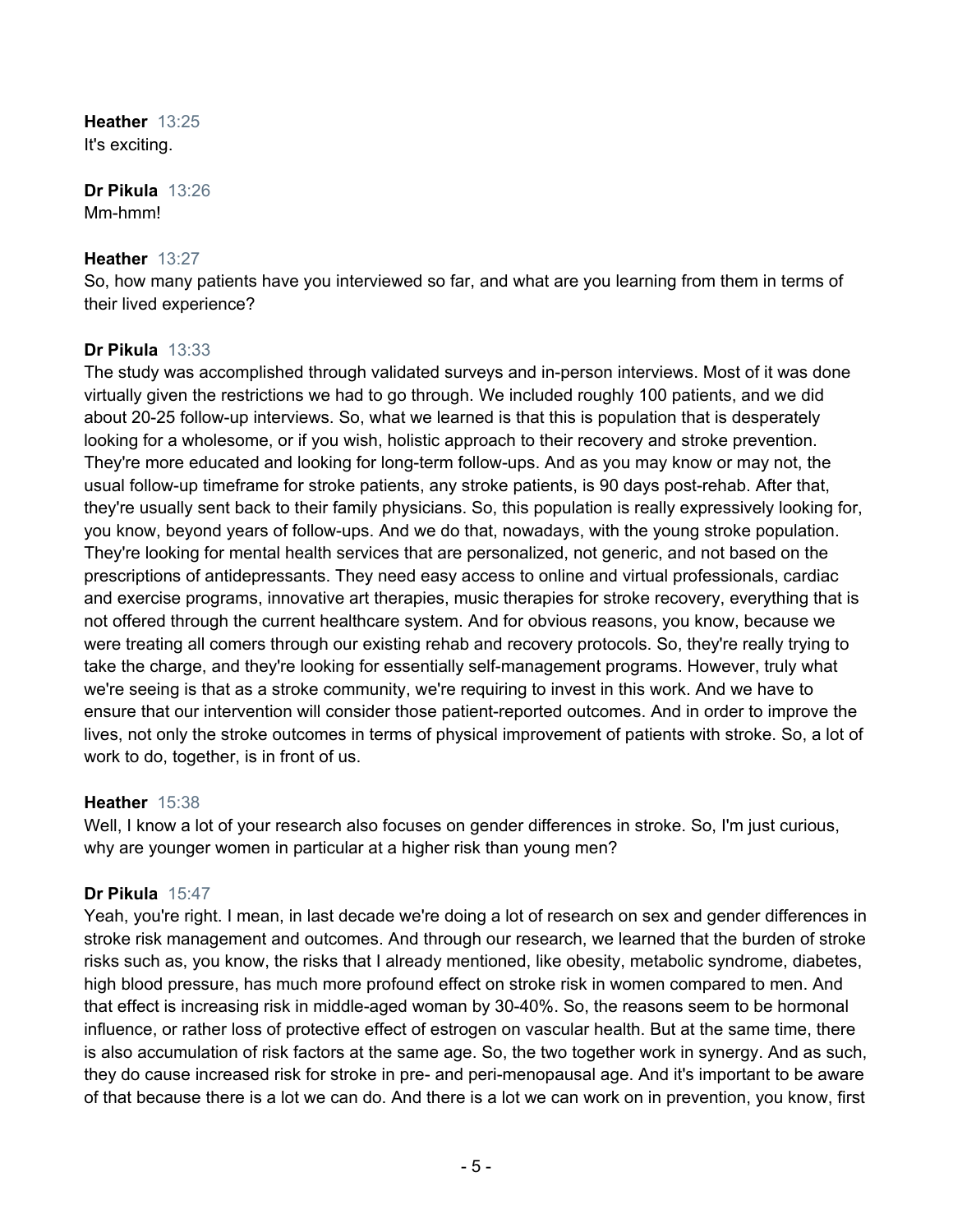of all, education. And again, it goes back to the lifestyle interventions that we mentioned before that we could, as a provider, really work hard with our patients. [music plays] Even in primary stroke prevention, when one should focus on educating young women on maintaining healthy weight and healthy blood pressure, just to start with.

## **Marianne** 17:20

My name is Marianne Fedunkiw, and I had my first stroke at the age of 34. I woke up one morning, having had an excruciating headache in the middle of the night. My ability to grip was thrown off. It took me three dedicated tries to pick up a t-shirt. But then I turned the corner, bumped into my husband, who looked at me with horror in his eyes, and he says, "Oh, my God. I think you've had a stroke." And when I tried to speak, my words were garbled, that I was trying to express to him, would come out, "Blah-deblah-blah-blah." And I knew inside my head what I wanted to say, but what was coming out was nonsense or gibberish. At which point he said, "Get dressed, I'm taking you to emergency." I had no risk factors, no high blood pressure, no high cholesterol, no diabetes, none of that. No visible indication that I would fall victim to a stroke. [music fades out] I recovered from that particular stroke, and all was quiet for 15 years until I noticed that I was having chest pains like an elephant was standing on my chest. I had an angiogram done at Toronto Western Hospital and they found that two of my three coronary arteries were entirely blocked. When they put the schematic diagram on my chest in the angio suite, I actually cried. And one of the residents said, "Why are you crying?" and I said, "I thought I was healthy." So, I had a coronary artery bypass graft, a quadruple one, and then I was recovering from that when in 2016 while in Oxford, England, where I had done my postdoctoral fellowship, I had three other strokes. And this time they included a hemorrhagic, or bleeding stroke. I was very interested to hear about Dr. Pikula's study because I do think there's a lost population of people who have strokes. [music plays] If you're in your 20s, 30s, 40s, 50s, you know, your main earning years, your career building years, your family building years. What are the losses that those people face if they have a stroke? And how can they get their lives back on track to being happy, productive people again? I wanted to be part of Dr. Pikula's study because I wanted to add my voice to the group of us who are younger people who are living after a stroke, so that we could all help people understand the challenges that younger people face when they're recovering from stroke, as well as allowing people to understand, both our families and our healthcare team, so that they know what our needs are. And I think part of it is being brave enough to be honest, to be able to express ourselves about what we're sad having lost. Because there's always a loss. Strokes chip away at an individual, but most of me is still here. So, I wanted people to understand that, although we've had this stroke journey, that's just one part of our life story. And to let the community know how they might help us reach our full potential after a stroke. [music fades out]

## **Heather** 21:13

Well, we just heard from one of your patients, Marianne, about her stroke journey. So how are the lifestyle interventions in your study helping Marianne adjust to her new life?

## **Dr Pikula** 21:23

I mean, she's an amazing motivation story, I want to say. You know, she recovered well before we started our study, but was definitely a driving force, as many similar patients of her age and experience. So, what we have learned is that through this multidisciplinary approach within our clinic, you know,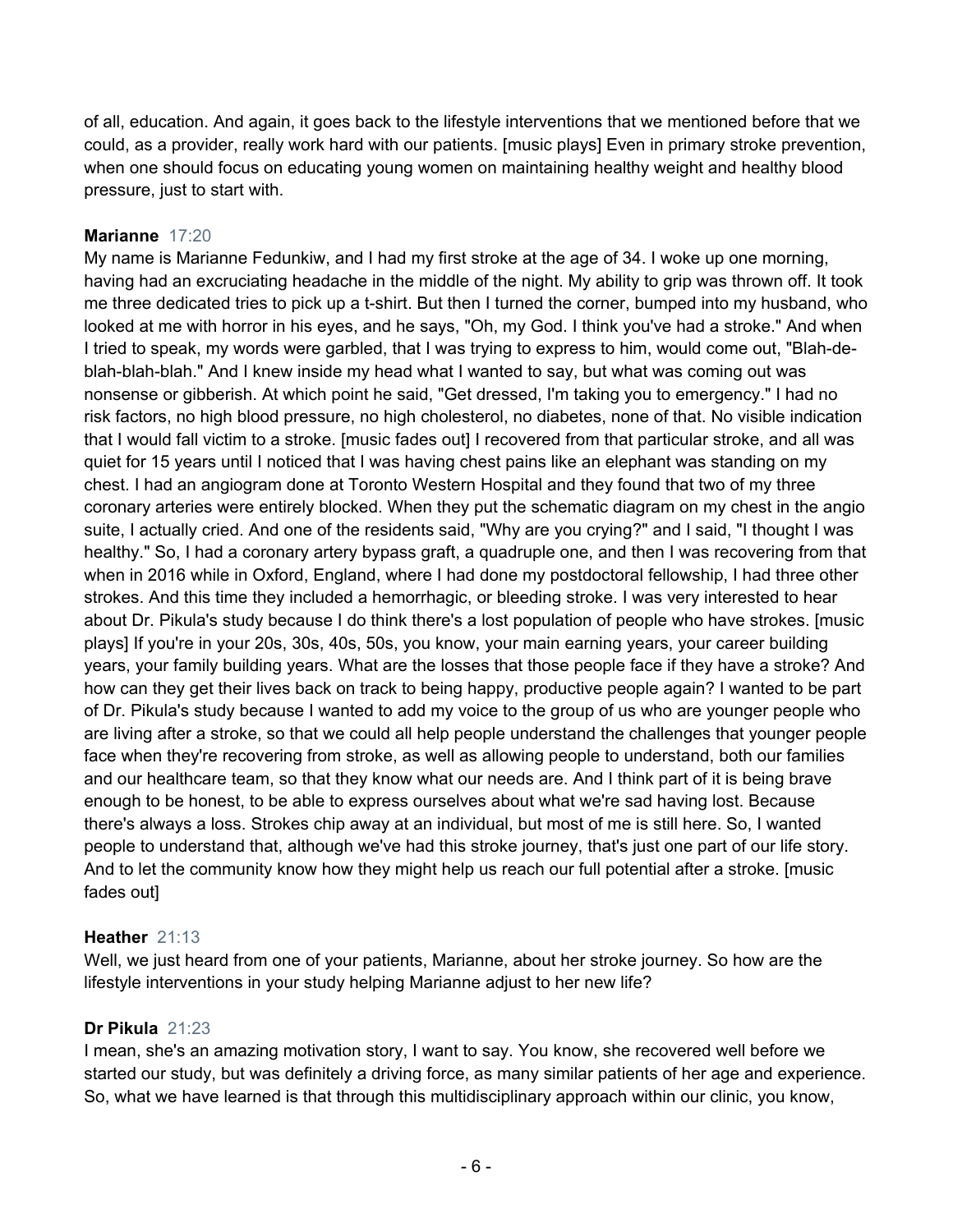through cardiac rehab, psychiatry, ongoing allied health support, you know, doing the different lifestyle medicine surveys, and questionnaires, and following up on that, while giving small interventions of what to do, we have proven that through her experience and the experience of other patients, this is the model that could work. So, we are yet to develop the full intervention, and this is really based on funding that we're hopeful to get. But what we also learned through our experience with Marianne is, the only way to help our patients is not to throw everything at once at them. You know, really allow them to take small steps at a time, and to continue to be available for them beyond those 90 days that I mentioned. So, I've been following Marianne for many years now, and many other, you know, young stroke survivors. [music plays] And just the benefit of those long and prolonged follow-ups, and checking in every three to six months, helps a lot.

## **Tim** 22:55

I'm Tim Stewart, I'm a nurse practitioner with the stroke team at Toronto Western Hospital. I originally came to the stroke team back in 2013 after a long career in the emergency department. [siren wails] When a Code Stroke is called, especially when it's two o'clock in the morning, and your pager goes off. [pager beeps] Your adrenaline is pumping. [heartbeat whooshing] You have to act fast. So, initially we'll get a call from the paramedics, and they will let us know their stroke is coming in. From there, we call the emergency department, who then is starting to prepare for the stroke. [heartbeat monitor beeps] As soon as that patient arrives, we're called immediately. We ask a few questions, organize imaging for that patient, and whisk them off to the CT scanner. The CT scan techs will get the patient on the table for the scan. The stroke neurologist will look at the imaging as soon as it's up. And the nurse practitioner, if at home, will even be coming into hospital to administer clot busting drugs to that patient. The nurse practitioner is the team lead for a Code Stroke, and it's kind of like a Formula One race pit crew, where everybody has a role and a responsibility to make sure everything is done. The stroke team has been super great to work with. And although we have a close-knit team of stroke neurologists and nurse practitioners, the team is so much bigger than that, because it involves everybody trying to do their best for our patient. From the paramedics, to the emergency nurses, to the neurology team, to the residents that spend their time learning on our floors, to the interventional radiologists, and all our allied health team, including nurses, physiotherapists, occupational therapists, speech and language therapists, as well as social workers. What I love about my job is really the amount of time I get to spend with patients. So, in the emergency department, you quickly ran from bed to bed, but in stroke, you see them throughout their hospitalization. You get time to get to know them and their families, you get to see them over the long-term, and see how well they've been doing. So, it's very gratifying to actually see the outcome of all the hard work that they've done. And that you sort of appreciate that you've hopefully add a little part to that. [music fades out]

## **Heather** 25:36

That was Tim Stewart, a nurse practitioner in the stroke unit. So, what is it like to work as part of this leading stroke team at Krembil Brain Institute?

## **Dr Pikula** 25:44

Well, it's amazing. We are very cohesive, and we learn from each other. We bounce back ideas to each other, we share, you know, good and bad. [chuckles] And we talk a lot about our patients, you know, as I said. This study also developed in, you know, clinical ways, and this is the way we advance the field.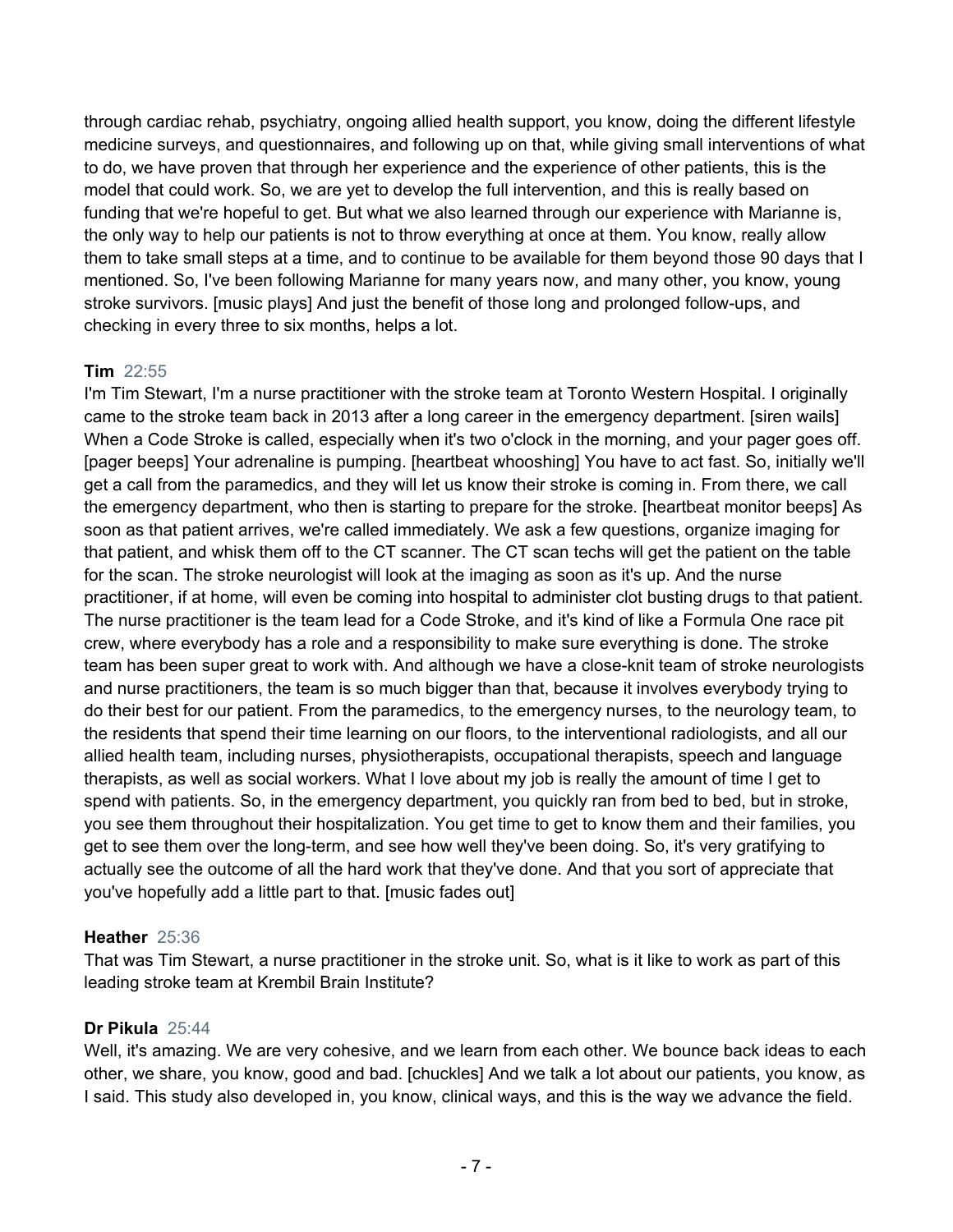But, you know, we learn a lot from our team. They're critical in our acute and stroke prevention care. And I cannot say more, I think we're quite unique, actually, across Canada to have such a model where we have now five nurse practitioners as a part of the neurovascular team.

## **Heather** 26:24

What's the ultimate goal of this research for you? What do you hope to achieve, long-term?

## **Dr Pikula** 26:29

Well, every researcher's ultimate goal is, you know, to improve patients' health or disease outcomes. So, for us in the Stroke in Young Adults program here at Toronto Western, the ultimate goal is to develop multidisciplinary and innovative interventions that are based on what we just talked about. And really, it's to move forward the stroke prevention model that will continue to improve stroke recovery, as well. But I think the ultimate goal for the research is also to spearhead that further beyond the walls of the UHN, and really continue providing community education at a higher level. You know, without supporting the community and educating the community about stroke, I think it's impossible to elevate the awareness of the risks, but also of what we are doing and what we can offer. I think that here at UHN, we're at the forefront of such a stroke prevention model, and it's in development. The Secondary Stroke Prevention Clinic is moving forward to the model of lifestyle medicine, as well. And as I said, we're moving the envelope forward in the sense that, while perhaps, depending on our funding and institutional and community support, together I'm sure we'll get there. [music plays]

## **Heather** 27:55

Well, I wanted to ask you, too, how rewarding is it for you personally to see one of your patients like Marianne recovering and getting her life back on track?

## **Dr Pikula** 28:02

Well, that's the whole point, eh? [chuckles] That reward is priceless. I mean, to see patients like Marianne claiming her life purpose, having a smile on her face, and you know, learning how and what else she likes, other than what she used to do before she had a stroke, is amazing. And, as I said, it truly takes a village of many of us to do so. But the patient is the key. I mean, they have to participate. They have to be motivated. They have to be hopeful, and they have to believe, with our help in the background. So, it's absolutely rewarding. [music fades out]

## **Heather** 28:38

Well, before we let you go, I know obviously stroke education is a big priority for you and for your team. So, can you remind us, what are the signs of a stroke? And how important is it to seek help right away?

# **Dr Pikula** 28:50

Well, right to the point, you know, I think this is probably the most important part of why we're talking. It's to educate people about the signs of stroke. We use an acronym FAST, F-A-S-T. So "F" stands for face. And I always tell my patients, if you notice a droop of your own face, or an uneven smile on a person's face, this is a warning sign of strokes. So, seek attention immediately. "A" stands for arms, any arm numbness or weakness of a person, or someone you are with. This is a warning sign, as well. "S" stands for speech. So, ask the person to speak. If you notice any slurred speech or trouble expressing